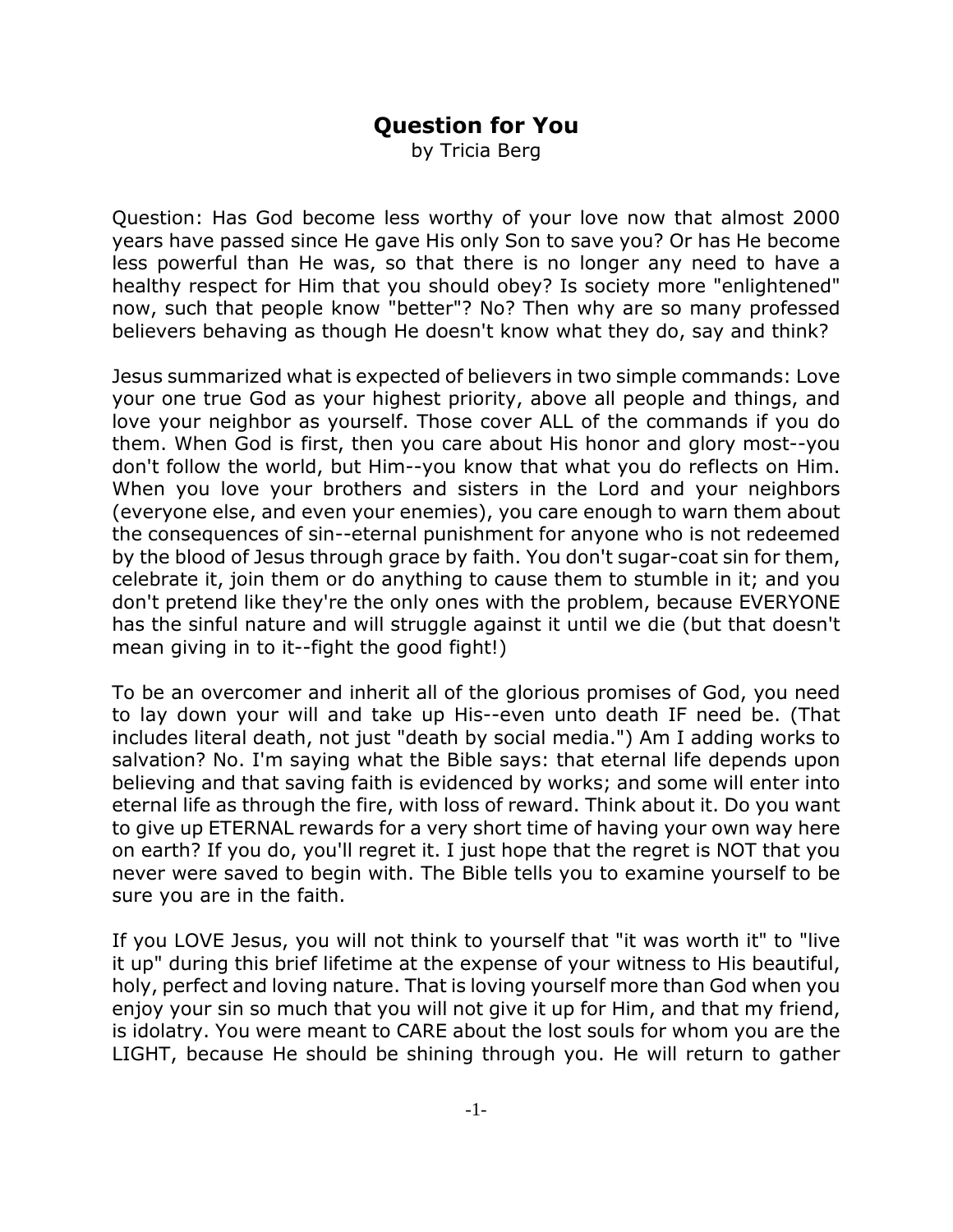those who are His prior to executing the wrath of God against the rest. Time's up when that happens or when your own personal "appointment" arrives. Does anyone know when either will be? No, they don't. (Don't watch absurd YouTube videos by "prophets" setting dates, taking donations, giving messages that don't match the Bible, etc.)

If Jesus returns SOON, are you ready? If you picture Him with you throughout every day and night, is there anything you would be embarrassed for Him to see? How about watching or listening to media that exalts all sorts of immorality, laughing at inappropriate jokes, gossiping, lying, being greedy or gluttonous, envying, lacking purity in "private" matters, and anything else shameful? ALL can be forgiven, but Scripture says He is faithful to forgive and cleanse you when you confess it to Him. You are not meant to live as though you forgot what it cost Him to clothe you in pristine white. You WILL slip (and He is willing to cleanse you again and again when you repent and ask Him), but you will not live IN continual, deliberate sin. One of the fruits of His Spirit is self-control--if you haven't got it (and hopefully it is increasing if you do), then make sure you really are saved because whoever hasn't got His Spirit is NOT His. (He's returning for those who are IN Him, who were given to Him by His Father.)

Getting back to your day-to-day life, would He ask why you manage to make time for so many meaningless things that have NO eternal value and yet claim not to have time to pray, worship and read your Bible? Would God ask why you don't speak up against it when people tell lies about Him, saying that everyone goes to heaven whether they believe in His Son or not? What about when they say that He has "changed" such that He no longer hates sin--no worries, just SAY you believe and you're good to go? That is what He means when He says you are the SALT of the earth--speaking the truth in love (not love of sin, but of lost souls). He said that salt that has lost its saltiness is useless. He said if you don't FOLLOW Him, you're not worthy of Him.

Know this. Jesus DOES see every.single.thing you do and say (and even knows what your thoughts and attitudes are). Your behavior shows how much you love and respect Him (or don't). He IS with you at ALL times if you are born again, because that means you are indwelt by His Holy Spirit. (Remember, God is ONE. We know Him as Father, Son and Holy Spirit, but there is really no "dissecting" Him and putting Him into various "boxes.") If you don't have His Spirit, then you are NOT born again, you do NOT belong to Him and you will NOT enter the kingdom of God. It's by HIS power that you can overcome. When you truly believed in your heart that Jesus was the Son of God who died for your sins and rose again--that He is now your Lord--you were baptized into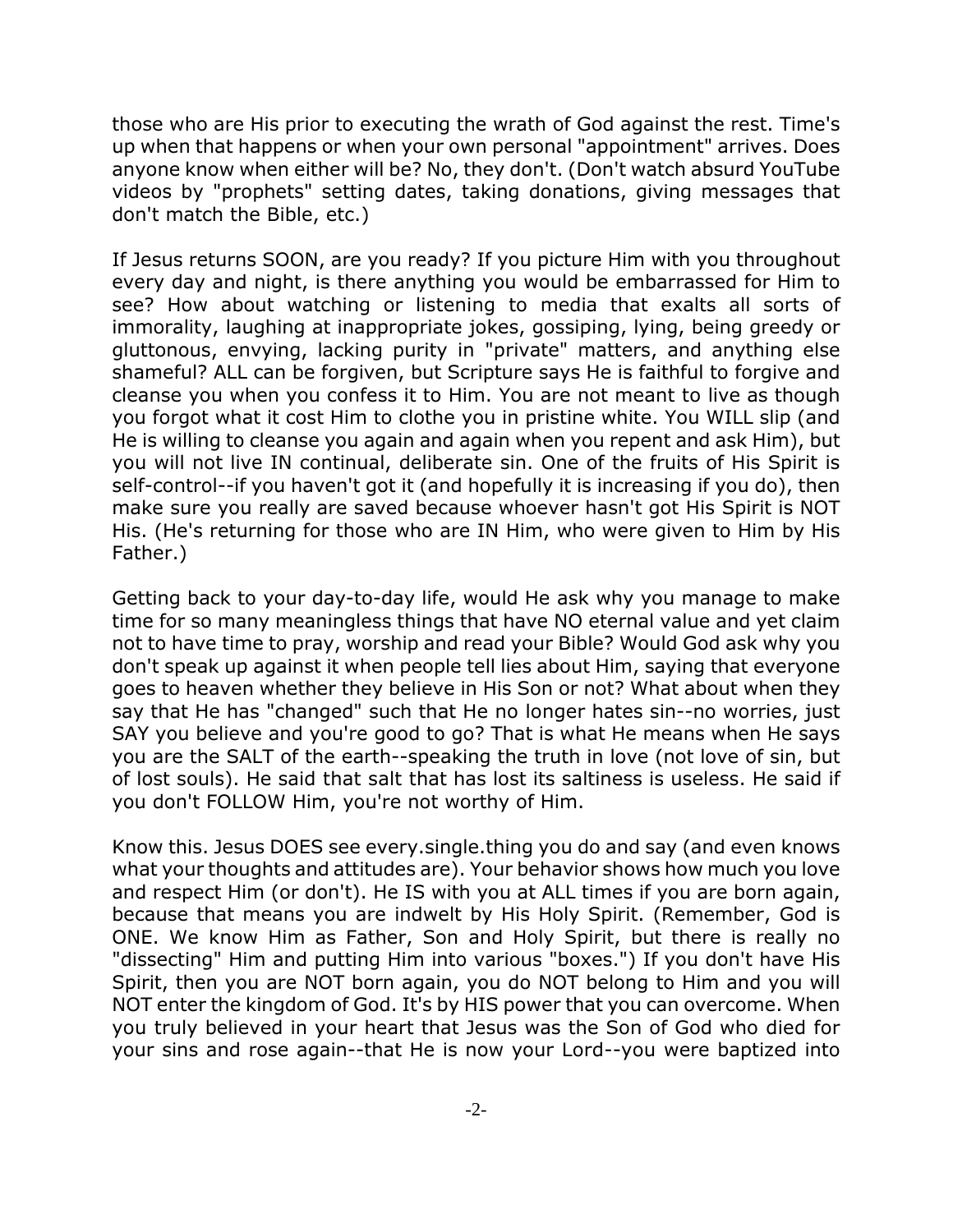Him, into His death and resurrection, by the regenerating power of His Holy Spirit, who then STAYS with you to teach, guide and strengthen you in the faith.

Please note: Water baptism is symbolic of the fact that as a believer, your old sinful self has been drowned and you now live in Christ and His resurrection, a new creation, washed clean, rising up out of the water. As with the Lord's Supper, it comes AFTER belief--your physical actions could never bring about faith--the Spirit alone saves. If you think about it, that would be works if you could do something to bring it about. Faith comes from hearing the word. Needless to say, you must be able to understand what you hear. Does anyone think that God condemns people to hell for being born with a sinful nature? Did they have any choice in the matter? No, but because of it they WILL sin and for THAT, they need salvation. Before a person knows there is such a thing as sin, their sins are not held against them (and everyone is given a conscience, so they will eventually know unless they have a mind of a young child for their entire lifetime, as sometimes happens). Babies who were not baptized do not go to hell. That would be works, and more so, relying on works done TO them, completely out of their control--the same way their birth was. So why do people baptize them when they are utterly unaware of what is happening, and unable to "follow" Christ, they have not yet sinned (they do not know right from wrong yet), they cannot understand the Word when they hear it, and so on? The Bible does not say, "be baptized and believe," but to "believe and be baptized."

If no one has free will to accept or reject God's grace, then why does the Bible repeatedly exhort everyone to BELIEVE and not harden your heart against God? Do infants harden their hearts? How can you refrain from hardening your heart if you have no free will? (I think we can all testify to the existence of free will every single day.) So no, rather than DOING something (such as being baptized, taking the Lord's Supper, or doing good works), you CEASE your rebellion against God in RESPONSE to the message of the Gospel, which is His gracious offer of eternal life, of having Jesus' completed work of salvation applied to you personally. Knowing that God loves you inspires you to love Him in return. Once you realize how amazing and wonderful He is, you don't WANT to resist Him anymore. He DRAWS you to Himself, by His grace, despite the fact that not ONE of us deserves it. It is not works to RECEIVE a gift that was freely offered and given. God does not force anyone to accept it (nor does He force anyone to obey Him after they receive His gifts).

Make no mistake, EVERY knee will bow and EVERY tongue will confess Jesus as Lord. At that point, compliance WILL be forced, but it will not result in salvation. God allows people to cause Him frustration and pain in order to receive TRUE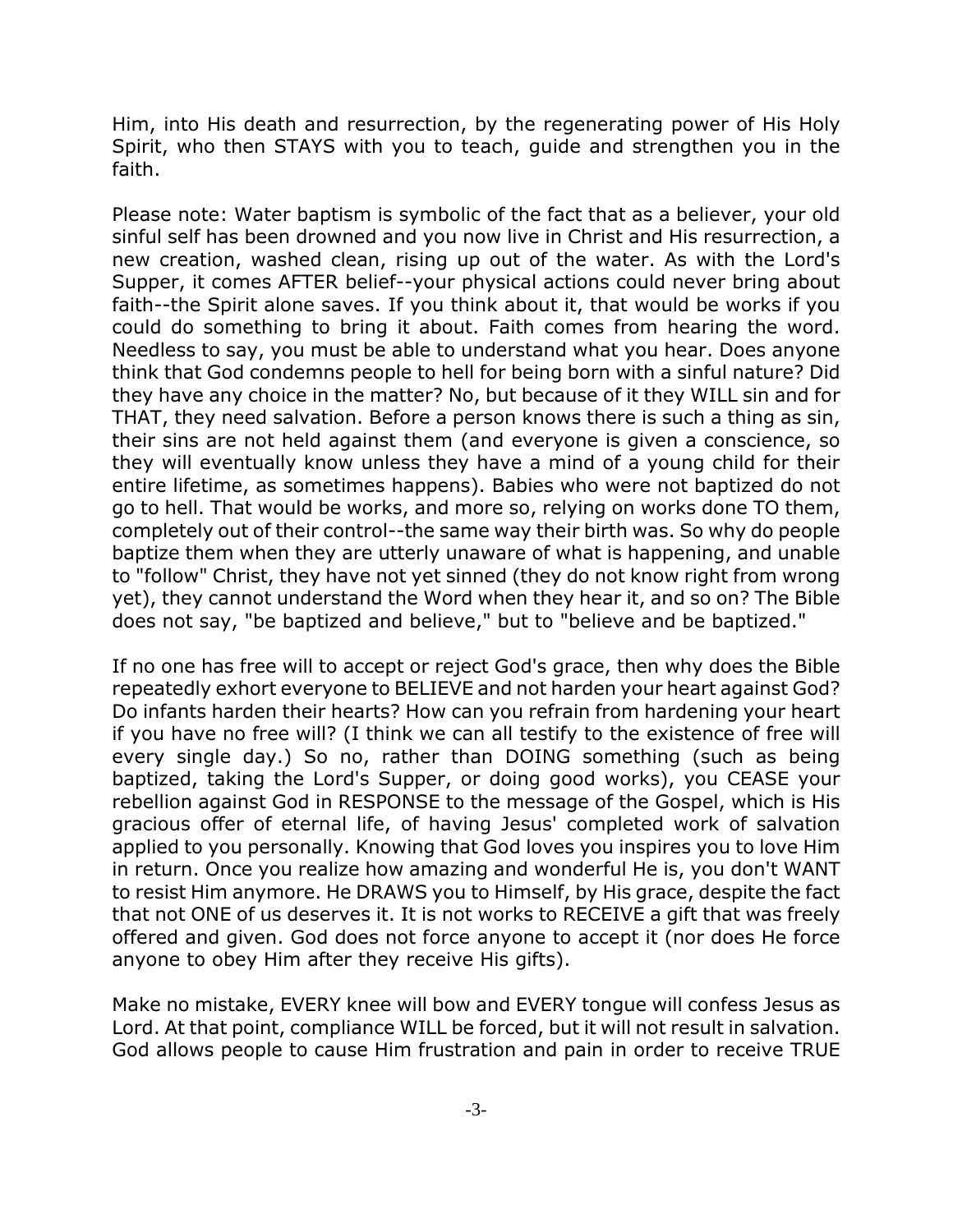worship from those are WILLING to humble themselves and admit He is God and they are not. He wants obedience out of love (and a healthy dose of respect) from those who recognize His sovereignty and perfect, beautiful nature. There are examples of God granting freedom to choose to grieve Him at the time of Noah, every time the Israelites provoked Him to jealousy with their idols, at the cross and everything leading up to it, and when we are told as believers not to grieve the Holy Spirit.

Before you surrendered to God in the war your spirit was waging against Him, you were hostile to God. You basically wanted to be in charge, which is to BE God--there was no hope of overcoming this world or of eternal life for you. The hope of glory is Christ IN you. When you received (and accepted rather than rejecting as you may have done in the past when offered) the gifts of faith and forgiveness, you became a child of God, His treasured possession to do good works He prepared for you in advance, that His Father may be glorified--to "work in His vineyard" and "bear fruit." At that point, your treasure was to have begun being kept in heaven for you eternally, where your heart (Jesus) is, not on earth, continuing to value temporary things. You were to begin seeking the kingdom of God FIRST.

The parables Jesus told warned that it would appear that His return has been "delayed," but that you should keep watching and be ready--found faithfully serving Him, pleasing Him not yourself and/or other people who draw your attention and devotion away from Him. He wants you to be kind to strangers, love your enemies, feed the poor, defend widows and orphans, pray unceasingly, give Him thanks in everything, work at everything you do as though it were for Him (because it is) and share the Good News--to be the light and salt of the earth. He said with good reason to "count the cost," because He was serious when He said "carry your cross" if you want to follow Him and be found worthy. Why would you want to live in such a way that casts doubt that you possess saving faith or that you recognize His infinite worthiness of all that you could ever offer Him? If you claimed to love and respect any person on earth, would they believe you if you didn't follow it up with your actions? Can God be fooled?

God is a consuming fire. He has given ALL out of love for you, and He is not interested in lukewarm "love" in return. You can choose to give Him the leftover crumbs of your life if you want, but I say with certainty that you will regret it. He is preparing unimaginably wonderful things for those who love Him. He is worthy and EVERY knee will bow, EVERY tongue will confess that He is Lord. Behave like you believe it if you claim to be His. Keep your lamp lit and live like He is returning soon. You'll be glad you did.